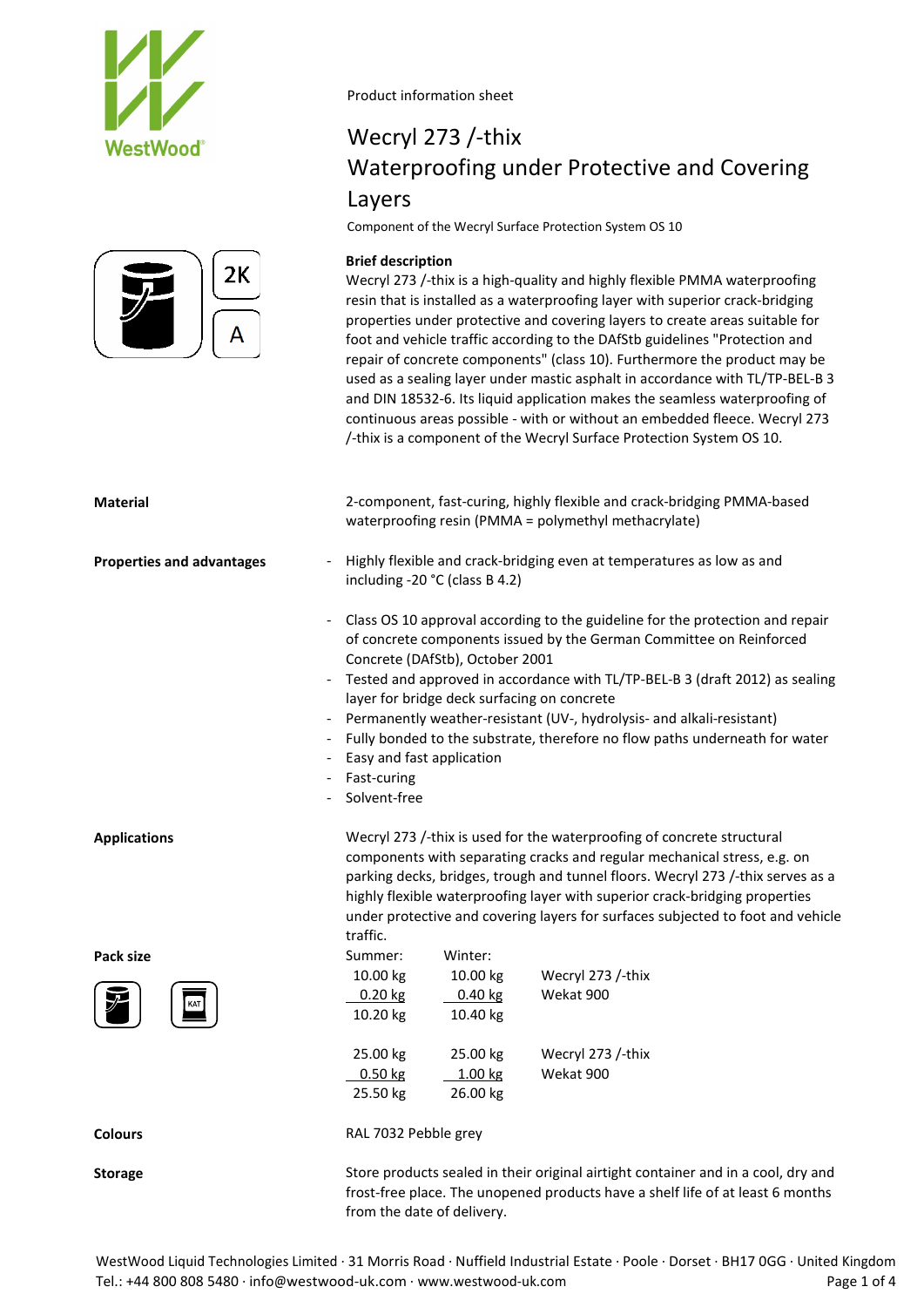

# Wecryl 273 /-thix Waterproofing under Protective and Covering Layers

Component of the Wecryl Surface Protection System OS 10

Direct sunlight on the containers should be avoided, including on site. After removing some of the contents, reseal the containers so they are airtight.

### **Application conditions Temperatures**

The product can be applied within the following temperature ranges:

|  | Temperature range, in °C |
|--|--------------------------|
|--|--------------------------|

| Product           | Temperature range, in °C |                |               |  |  |  |  |
|-------------------|--------------------------|----------------|---------------|--|--|--|--|
|                   | Air                      | Substrate*     | Material      |  |  |  |  |
| Wecryl 273 /-thix | $-5$ to $+35$            | $+3$ to $+40*$ | $+5$ to $+30$ |  |  |  |  |

\* The substrate temperature must be at least 3 °C above the dew point during application and curing.

### **Moisture**

The relative humidity must be ≤ 90%.

The surface to be coated must be dry.

The surface must be protected from moisture until the coating has hardened.

|                    | Wecryl 273 /-thix (at 20 $°C$ , 2% catalyst) |
|--------------------|----------------------------------------------|
| Pot life           | approx. 15 min                               |
| Rainproof          | approx. 45 min                               |
| Can be walked on/  |                                              |
| overcoated         | approx. 1.5 hours                            |
| <b>Curing time</b> | approx. 3 hours                              |

Higher temperatures or greater proportions of catalyst will reduce reaction times, while lower temperatures and smaller proportions of catalyst will increase reaction times.

The following table indicates the recommended amount of catalyst required to adjust the curing reaction to the temperature.

| Product | Substrate temperature in °C; required amounts of Wekat 900 in % w/w (guide) |
|---------|-----------------------------------------------------------------------------|
|---------|-----------------------------------------------------------------------------|

|            | $\overline{\phantom{a}}$ | -5 | +3 | +5 | $+1$ | $+1$ | +2 | $+2$ | $+3$ | +3 |    |                          | +50 |
|------------|--------------------------|----|----|----|------|------|----|------|------|----|----|--------------------------|-----|
|            | 10                       |    |    |    | 0    |      |    |      | 0    |    |    |                          |     |
| Wecryl     |                          |    |    |    |      |      |    |      |      |    |    |                          |     |
| 273 /-thix | $\overline{\phantom{0}}$ | -  | 4% | 4% | 4%   | 4%   | 2% | 2%   | 2%   | 2% | 1% | $\overline{\phantom{a}}$ |     |
|            |                          |    |    |    |      |      |    |      |      |    |    |                          |     |

**Consumption rates**

**Technical data**

#### **Product application Application equipment / tools**





Mixing tool with twin-paddle stirrer

For applying the product:

For mixing the product:

Density:

- Waterproofing with fleece: Rubber squeegee and sheepskin roller
- Waterproofing without fleece: Notched rubber squeegee (7 mm) and spiked steel roller

WestWood Liquid Technologies Limited · 31 Morris Road · Nuffield Industrial Estate · Poole · Dorset · BH17 0GG · United Kingdom Tel.: +44 800 808 5480 · info@westwood-uk.com · www.westwood-uk.com example are example as a page 2 of 4

Waterproofing with fleece: approx. 3.0 kg/m<sup>2</sup> Waterproofing without fleece: approx. 3.2 kg/m<sup>2</sup>

Wecryl 273 /-thix  $1.12$  g/cm<sup>3</sup>

**Reaction times and required** 

**amounts of catalyst**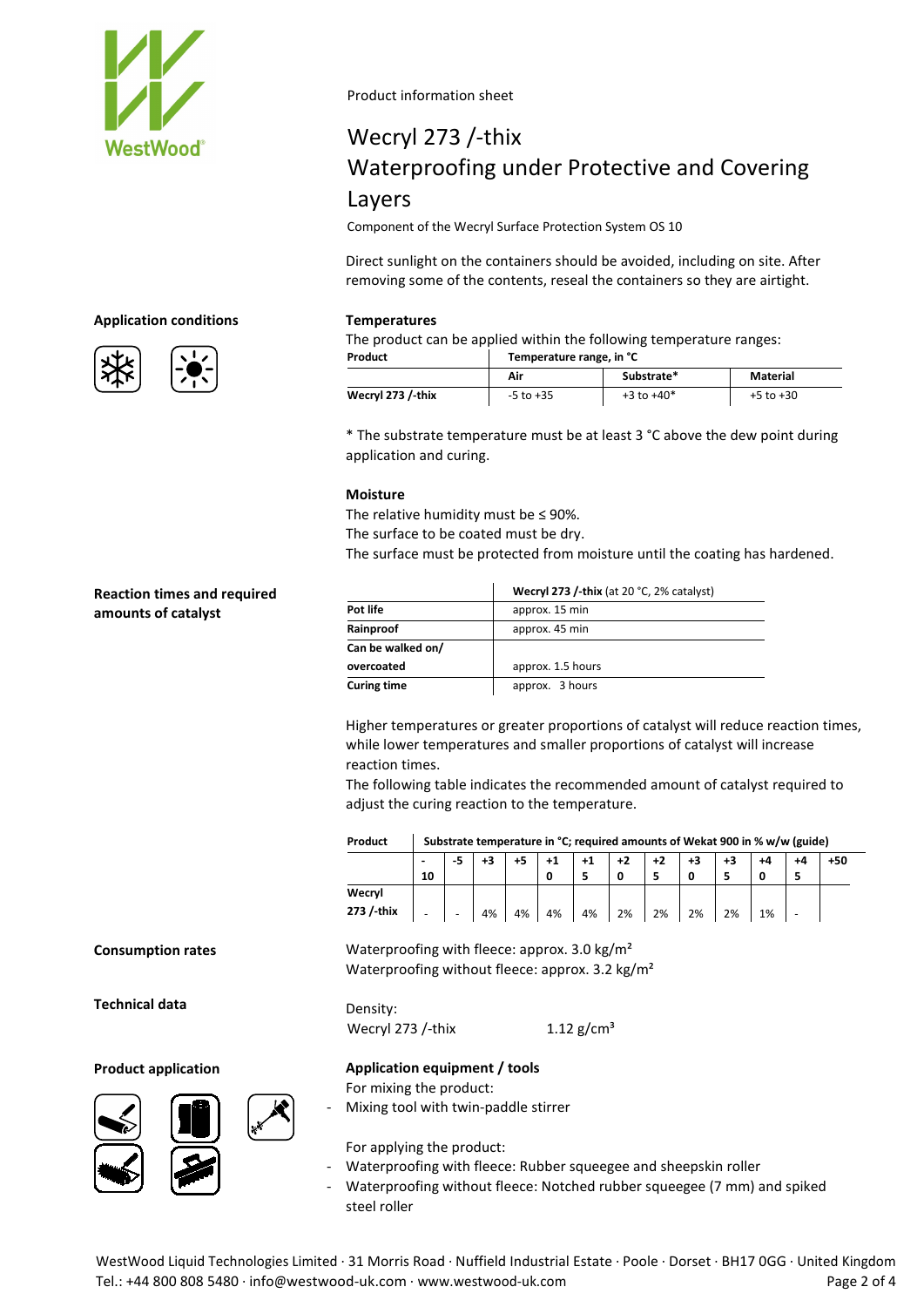

# Wecryl 273 /-thix Waterproofing under Protective and Covering Layers

Component of the Wecryl Surface Protection System OS 10

### **Substrate to be coated**

Apply the waterproofing resin to the cured WestWood primer or to the suitably prepared substrate.

### **Mixing**

First stir the contents of the container thoroughly, then add the catalyst while stirring with a slow-speed stirrer and mix for 2 minutes. Make sure that the product on the base and sides of the container is mixed in. At product temperatures ≤ 10 °C the product will take longer to dissolve and should therefore be stirred for at least 4 minutes.

### **Application**

a) waterproofing with embedded fleece

Use a sheepskin roller or notched rubber squeegee to apply a generous and even layer of the mixed material to cover the entire area (at least 1.6 kg/m<sup>2</sup>), then immediately embed the WeVlies and go over the area with a sheepskin roller to remove any air bubbles. Immediately afterwards apply the remaining material (wet in wet, at least 1.4 kg/m<sup>2</sup>) up to the required consumption rate (total consumption at least 3.0 kg/m<sup>2</sup>). A sheepskin roller or notched rubber squeegee can be used to distribute the first layer. A sheepskin roller must be used for application of the second layer.

Fleece overlaps must be installed with at least 5 cm overlap.

b) waterproofing without embedded fleece

Apply a generous and even first layer of the mixed material to cover the entire area (at least 1.6 kg/m²) and distribute with a rubber squeegee. Go over the coated area immediately with a spiked roller.

Once the first layer has cured (approx. 90 minutes), apply the second waterproofing layer of Wecryl 273 /-thix (at least 1.6 kg/m²) and distribute it over the surface using a rubber squeegee.

Go over this second layer again with a spiked roller while the resin is still wet.

c) waterproofing without embedded fleece under mastic asphalt Apply a generous and even first layer of the mixed material to cover the entire area (at least 1.6 kg/m²) and distribute with a rubber squeegee. Go over the coated area immediately with a spiked roller.

Once the first layer has cured (approx. 90 minutes), apply the second waterproofing layer of Wecryl 273 /-thix (at least 1.6 kg/m<sup>2</sup>) and distribute it over the surface using a rubber squeegee.

Go over this second layer again with a spiked roller while the resin is still wet. The third layer is the WestWood Tack Resin bonding agent.

WestWood Tack Resin creates the perfect bond between waterproofing and mastic asphalt.

Consumption is just 400 g/m².